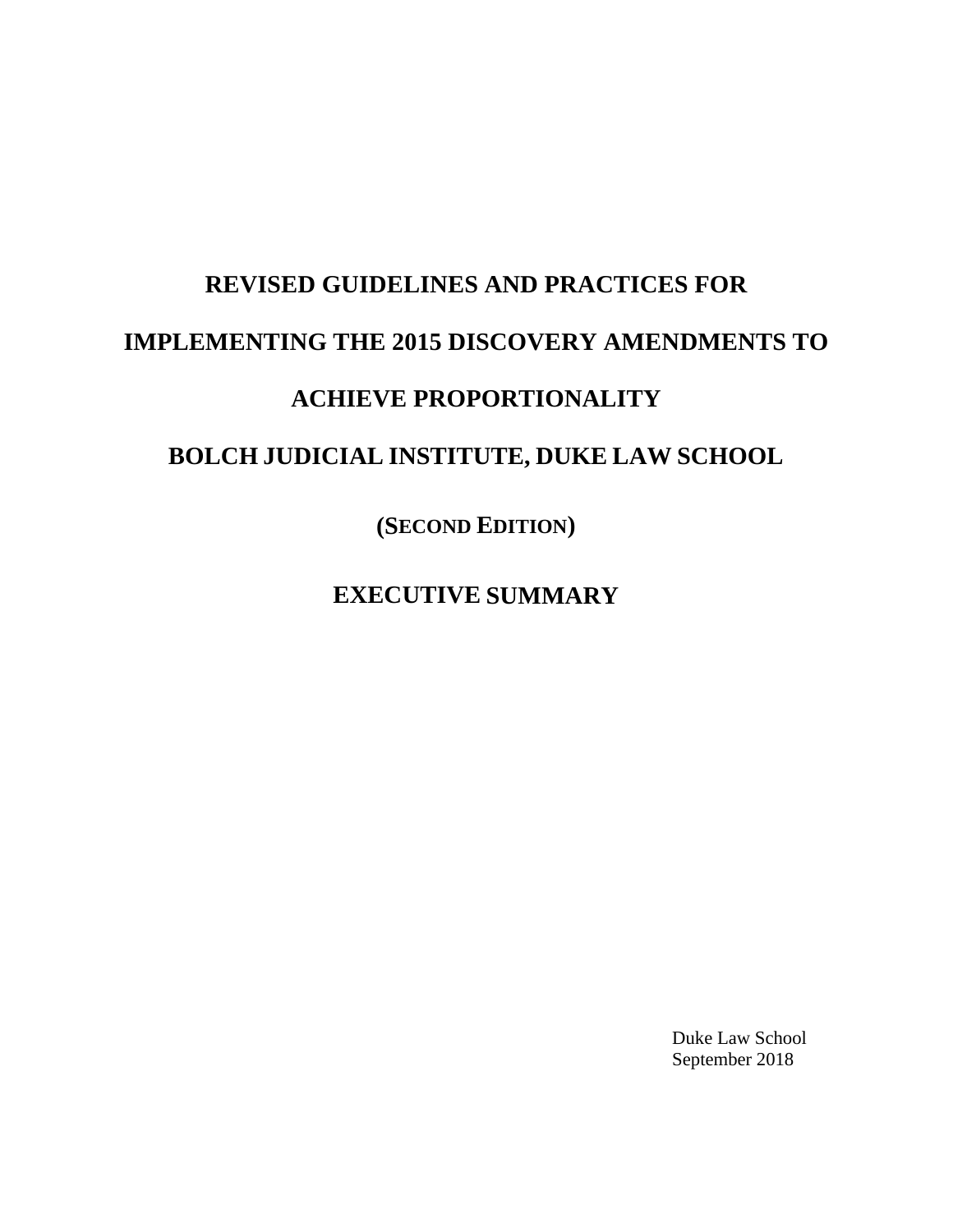## **PROPORTIONALITY GUIDELINES**

**PROPORTIONALITY GUIDELINE 1:** Rule 26(b)(1) defines the scope of discovery as "any nonprivileged matter that is relevant to any party's claim or defense and proportional to the needs of the case." Proposed discovery must be both relevant and proportional to be within the scope that Rule 26(b)(1) permits. Information that is within the scope of discovery is discoverable even if it would not be admissible in evidence. The Rule  $26(b)(1)$  amendments do not alter the parties' discovery obligations or create new burdens.

**GUIDELINE 2:** Rule 26(b)(1) identifies six factors for the parties and the judge to consider in determining whether proposed discovery is "proportional to the needs of the case." As discussed further in *Guideline* 3, the degree to which any factor applies and the way it applies depend on the facts and circumstances of each case.

**GUIDELINE 2(A):** "*Importance of Issues at Stake*"—This factor focuses on measuring the importance of the issues at stake in the particular case. This factor recognizes that many cases raise issues that are important for reasons beyond any money the parties may stand to gain or lose in a particular case.

**GUIDELINE 2(B):** "*Amount in Controversy*"—This factor examines what the parties stand to gain or lose financially in a particular case as part of deciding what discovery burdens and expenses are reasonable for that case. The amount in controversy is usually the amount the plaintiff claims or could claim in good faith.

**GUIDELINE 2(C):** "*Relative Access to Information*"---This factor addresses the extent to which each party has access to relevant information in the case. The issues to be examined include the extent to which a party needs formal discovery because relevant information is not otherwise available to that party.

**GUIDELINE 2(D):** "*Parties' Resources*"—This factor examines what resources are available to the parties for gathering, reviewing, and producing information and for requesting, receiving, and reviewing information in discovery. "Resources" means more than a party's financial resources. It includes the technological, administrative, and human resources needed to perform the discovery tasks.

**GUIDELINE 2(E):** "*Importance of Discovery"* —This factor examines the importance of the discovery to resolving the issues in the case.

**GUIDELINE 2(F):** "*Whether the Burden or Expense Outweighs Its Likely Benefit"*—This factor identifies and weighs the burden or expense of the discovery in relation to its likely benefit. There is no fixed burden-to-benefit ratio that defines what is or is not proportional.

**GUIDELINE 4:** The 2015 rule amendments do not require a party seeking discovery to show in advance that the proposed discovery is proportional.

**GUIDELINE 5:** The 2015 rule amendments do not authorize boilerplate, blanket, or conclusory objections or refusals to provide discovery on the ground that it is not proportional.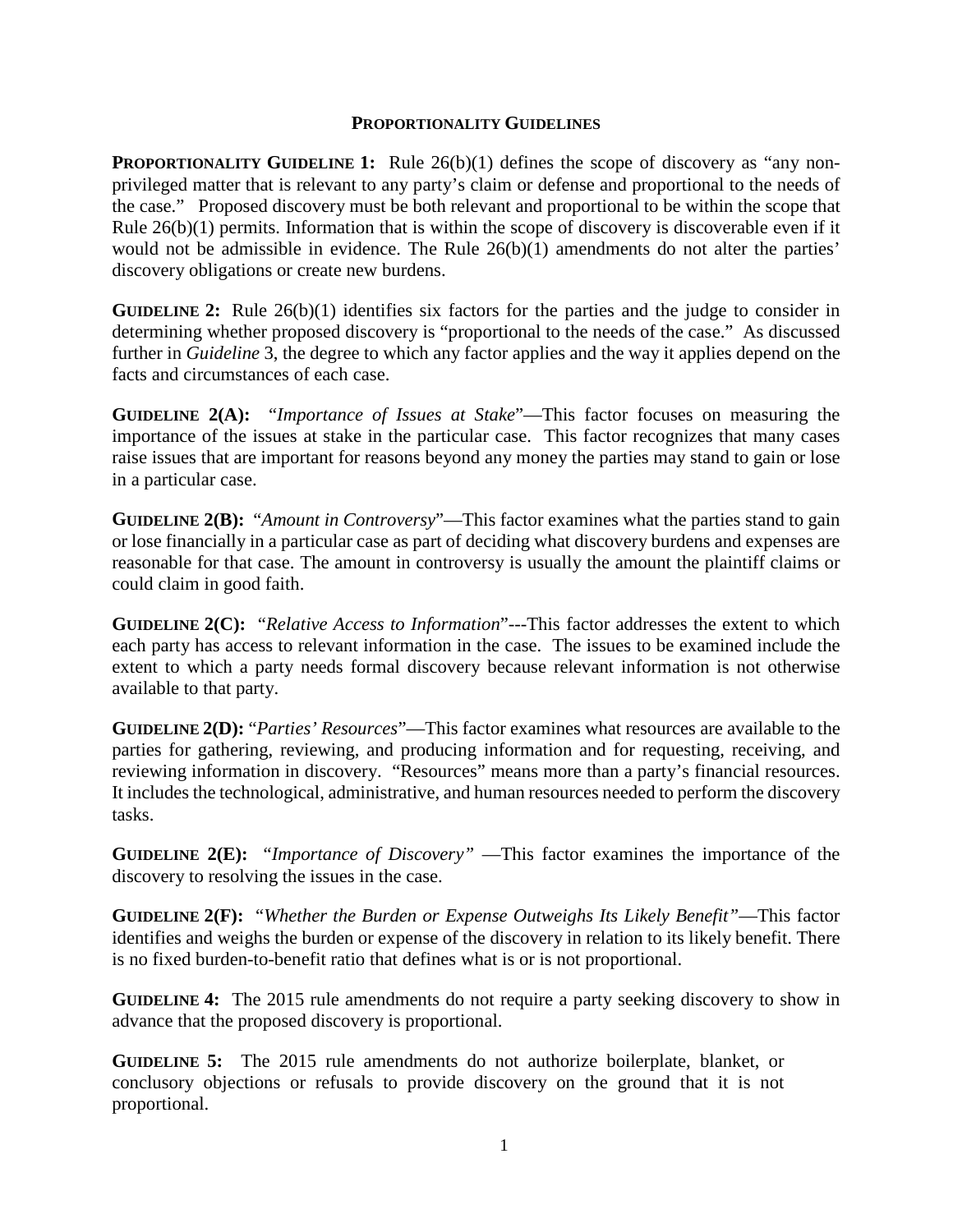**GUIDELINE 6:** When proportionality disputes arise, the party in the best position to provide information about the burdens, expense, or benefits of the proposed discovery ordinarily will bear the responsibility for doing so. Which party that is depends on the circumstances. In general, the party from whom proposed discovery is sought ordinarily is in a better position to specify and support the burdens and expense of responding, while the party seeking proposed discovery ordinarily is in a better position to specify the likely benefits by explaining why it is seeking and needs the discovery.

**GUIDELINE 7:** If a party asserts that proposed discovery is not proportional because it will impose an undue burden, and the opposing party responds that the proposed discovery will provide important benefits, the judge should assess the competing claims under an objective reasonableness standard.

## **PRACTICES**

**PRACTICE 1:** The parties should engage in early, ongoing, and meaningful discovery planning. The parties should begin to work internally and with opposing parties on relevance and proportionality in discovery requests and responses from the outset, which can be well before a case is filed or served and before the Rule 26(f) meet-and-confer, the Rule 26(f) report, and the Rule 16 conference with the judge. The judge should make it clear from the outset that the parties are expected to plan for and work toward proportional discovery.

**PRACTICE 2:** As soon as possible and both before and in the Rule 26(f) meet-and-confer, the parties should talk in person or at least by telephone to discuss what the case is about and what information will be needed and to plan for proportional discovery. The parties' discussions should result in a proposed discovery/case-management plan with enough detail and specificity to demonstrate to the judge that the parties are working toward proportional discovery. The judge should consider issuing an order early in the case that clearly communicates what the judge expects the parties to discuss, to address in their Rule 26(f) report, and to be prepared to discuss at a Rule 16 conference with the judge.

**PRACTICE 3:** On the judge's own initiative or on the parties' request, the judge should consider holding "live" Rule 16(b) case-management and other conferences, in person if practical or by a conference call, videoconference, or other means of having a real-time conversation if distance or other obstacles make in-person attendance too costly or difficult.

**PRACTICE 4:** The judge should ensure that the parties have considered what facts can be stipulated to or are undisputed and can be removed from discovery.

**PRACTICE 5:** In many cases, the parties will start discovery by seeking information relevant to the most important issues in a case, available from the most easily accessible sources. In a case in which the parties have not done so, or in which discovery is likely to be voluminous or complex, or in which there is likely to be significant disagreement about relevance or proportionality, the parties and the judge should consider and discuss starting discovery with the subjects and sources that are most clearly proportional to the needs of the case. The parties and the judge can use the results of that discovery to guide decisions about further discovery.